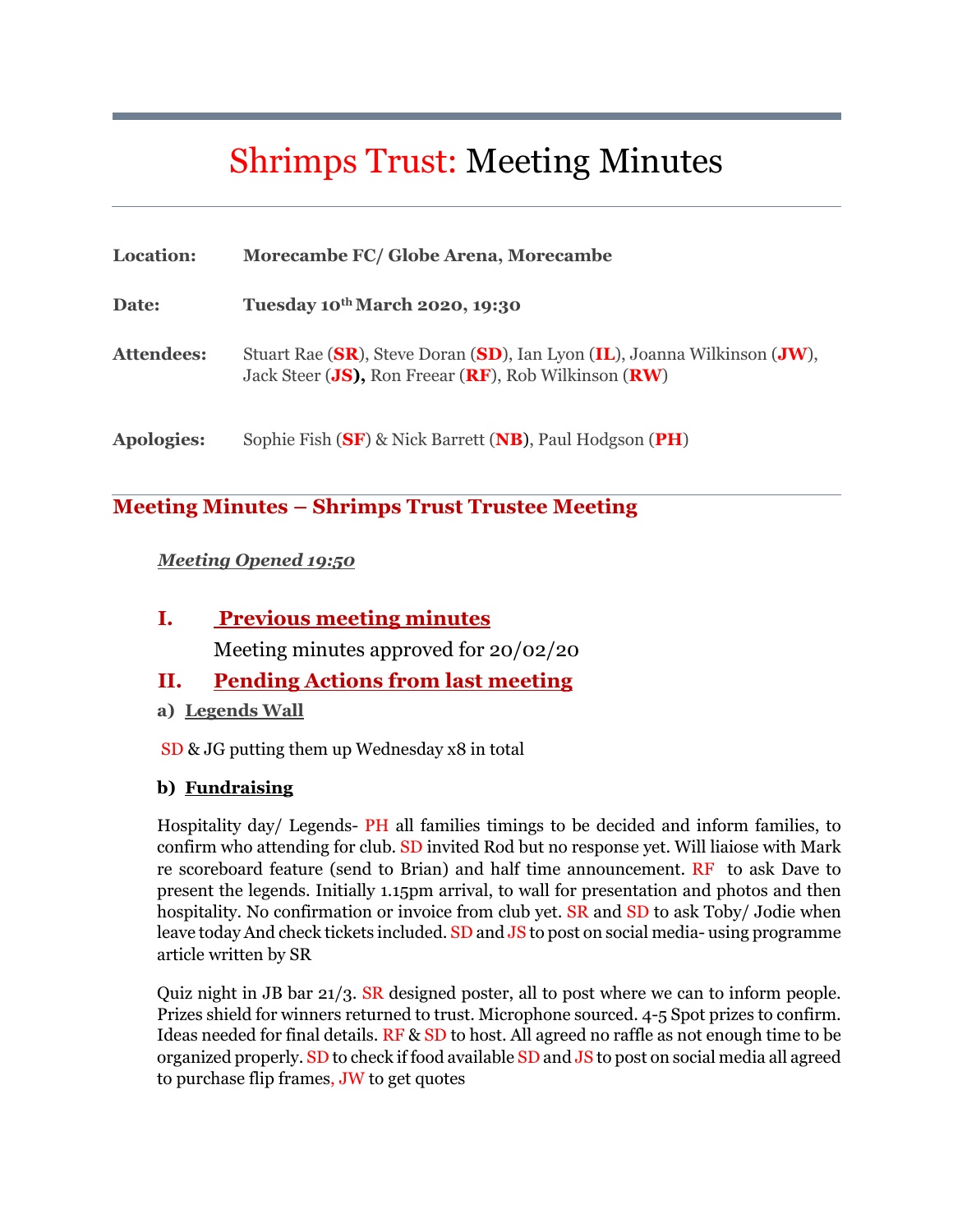Cricket tournament/ Family fun day- Westgate Cricket Club, 6 a side, summertime treasure hunt, Monday May  $25<sup>th</sup>$  with further dates for plan B- RW meeting with Westgate cc to follow with further details at next meeting

#### **c) Cheque for Ladies FC**

JW meeting with SF re cheque presentation picture on Saturday 14/3

## **III. Membership numbers and benefits Update**

409 members- 45 life, 364 annual, 24 juniors, 72 new members, 79 not renewed

161 members are season ticket holders- RF

Dual membership available at £15 adults, £7.50 juniors (not online).

Agreed promote direct debit for shirt draw or similar this year. RF to promote (including lifetime and dual members in draw) JS to update members list with who pays DD

Members meetings taking place end of month. Discussed badge design, JS to send options to supplier for their input, decided on banner design.

AGM date to decide

Leaflets to print and give out at last game promoting activities over summer, benefits of the trust etc.

Benefits- Mustafas to pursue

## **IV. Trust Finance Update**

**JS** provided full summary ahead of the meeting.

Surplus £3977.68. Considered how to use money- bins, trolley for bin bags, drink fountains. Surplus to go into raise the roof…?

JW to look into steel boards for information- like at Bradford

Flag cost greatly reduced thanks to 1881 movement. Surplus of £1200 to leave in 'flag' fund for further flags and decorating the ground.

Calendars surplus £800, 2 outstanding sponsors SD to follow up

Agreed free travel for Holts x3 who have litter picked at every game- to add to Salford list as paid

Previously agreed sponsorship of 2 players, giving signed shirts for prizes- nothing from club yet

Beavers/ scouts/ Cubs litter pick being organized by PH, awaiting date from Janet Preston, will buy reduced price calendars to give out- date tbc

## **V. Away travel/ coaches**

- **a)** Salford next 18/4, return to Boardwalk with entertainmentapprox. 6.30pm drop off. Agreed pick up at globe as usual.
- **b)** x1 sponsor Rob Wilkinson, & x1 Boardwalk to sponsor second coach. JW put together paperwork ref sponsorship of coachesstill to finish
- **c)** flag on order, JS to pay once invoiced